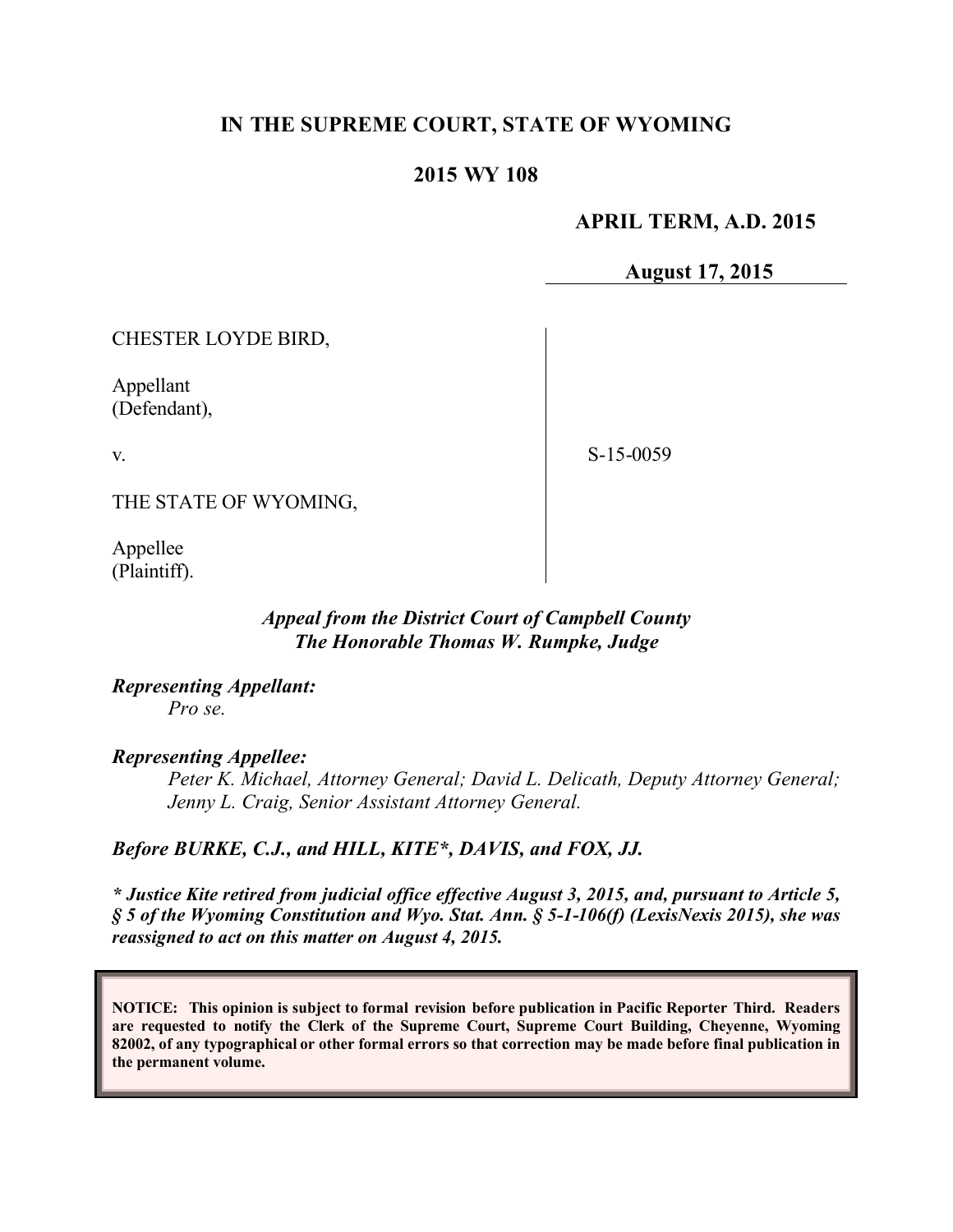### **BURKE, Chief Justice.**

[¶1] Appellant, Chester Loyde Bird, pled guilty to kidnapping and first-degree sexual assault in 1994 while he was on parole for an unrelated crime, and he was sentenced to two concurrent life terms. In this appeal, Appellant, acting *pro se*, challenges the district court's denial of his motion to correct an illegal sentence under W.R.Cr.P. 35(a). We affirm.

#### *ISSUES*

- [¶2] Appellant presents six issues, which we combine and restate as follows:
	- 1. Whether Appellant's sentence is illegal due to the sentencing court's failure to state whether the sentence was to run concurrently or consecutively to the sentence re-imposed upon revocation of Appellant's parole.
	- 2. Whether Appellant's sentence is illegal because he was not awarded sufficient credit for presentence confinement.
	- 3. Whether the imposition of a \$50.00 victim's compensation surcharge under Wyo. Stat. Ann. § 1-40- 119, due to Appellant's status as a habitual offender, violates constitutional prohibitions against double jeopardy and the enactment of *ex post facto* laws.
	- 4. Whether Appellant's sentence is illegal due to the sentencing court's failure to inquire into Appellant's ability to pay before ordering a victim's compensation surcharge.
	- 5. Whether the district court erred by failing to allow Appellant an opportunity to make a statement before issuing its order on the motion to correct illegal sentence.

The State presents two issues:

1. Are Appellant's current claims barred by the doctrine of *res judicata*?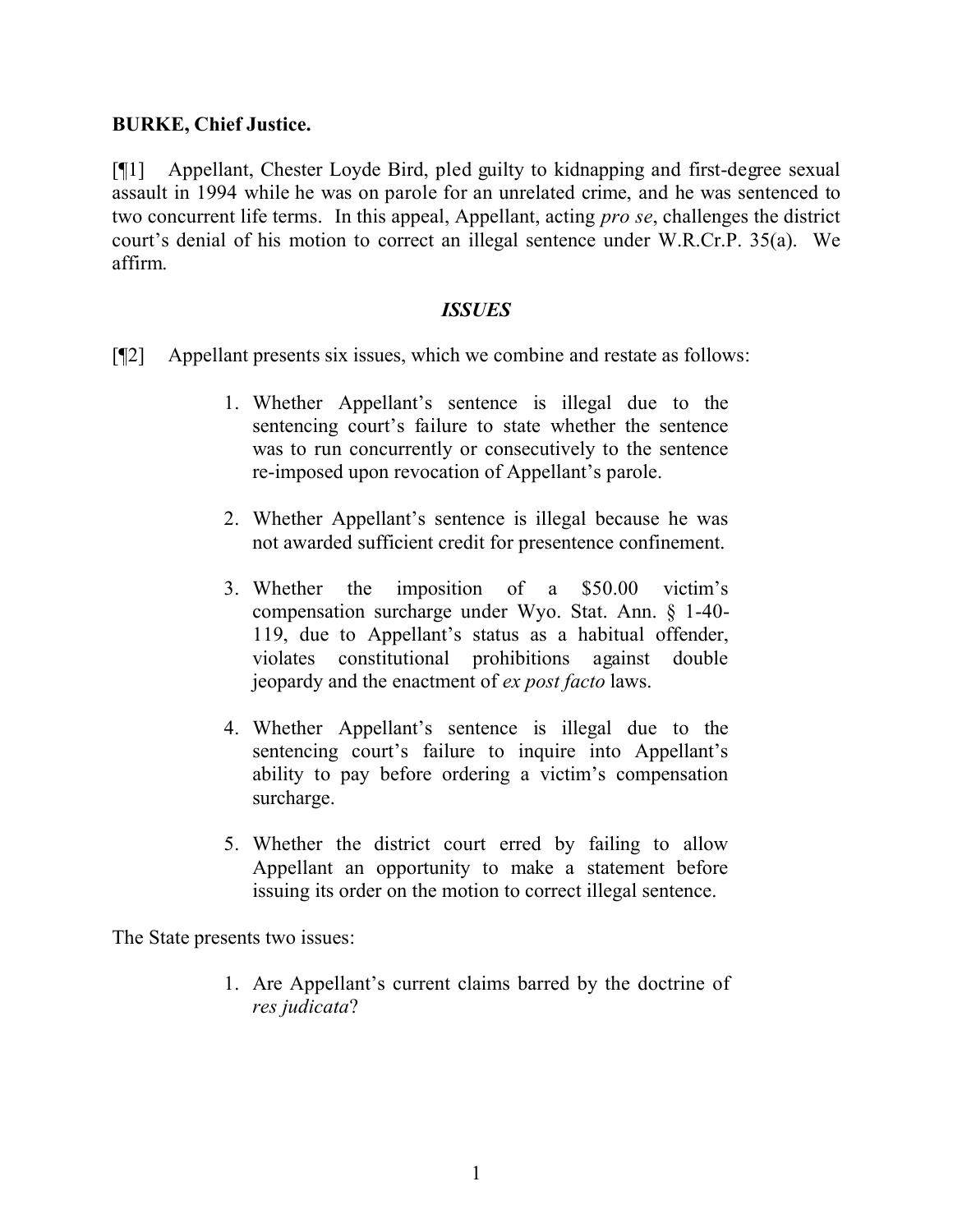2. Did the district court abuse its discretion when it corrected Bird's sentence without allowing him to make a statement?

# *FACTS*

[¶3] In 1994, while on parole for a previous crime, Appellant kidnapped his victim outside a grocery store in Campbell County, forced her into her vehicle at knife-point, and raped her. Appellant was apprehended and arrested. He subsequently pled guilty to one count of first-degree sexual assault and one count of kidnapping. Appellant was also determined to be a habitual offender. He was sentenced to life in prison for the sexual assault and to a concurrent term of life in prison for the kidnapping. The sentencing court did not state whether Appellant's sentences were to be served concurrently with or consecutively to the sentence re-imposed upon revocation of his parole.

[¶4] In a direct appeal from his convictions, Appellant claimed that he was incorrectly advised by the court that he could potentially receive three life sentences. Prior to filing his notice of appeal, Appellant sent the district court a letter indicating his desire to withdraw his guilty pleas on the same grounds. This Court affirmed his convictions after concluding that, although he had been misinformed, he was not prejudiced by the misinformation. *Bird v. State*, 901 P.2d 1123, 1132 (Wyo. 1995) ("*Bird I*").

[¶5] Appellant subsequently filed a formal motion to withdraw his guilty pleas, asserting that he had confessed to the crimes only due to police coercion. The district court denied Appellant's motion. This Court affirmed, noting that "Appellant's failure to raise coercion in his initial motion to withdraw his guilty pleas may speak loudest as to the authenticity of the claim, but we reject it primarily because it is contradicted by the record he has provided." *Bird v. State*, 939 P.2d 735, 736 (Wyo. 1997) ("*Bird II*").

[¶6] In October 2000, Appellant filed a motion to correct illegal sentence claiming that his sentencing enhancements as a habitual criminal were illegal because his previous convictions were invalid. The district court denied the motion, finding that Appellant entered his pleas knowingly and voluntarily and that the pleas complied with the requirements for application of the habitual criminal enhancement. We dismissed Appellant's subsequent appeal, concluding that the motion to correct illegal sentence was improper because Appellant's motion was "simply an attack on the soundness of the convictions underlying his habitual criminal enhancement and, accordingly, is not a proper subject for a Rule 35 motion." *Bird v. State*, 2002 WY 14, ¶ 4, 39 P.3d 430, 431 (Wyo. 2002) ("*Bird III*").

[¶7] In March 2007, Appellant filed a third motion to withdraw his guilty pleas. The district court dismissed the motion, concluding that it did not have jurisdiction to consider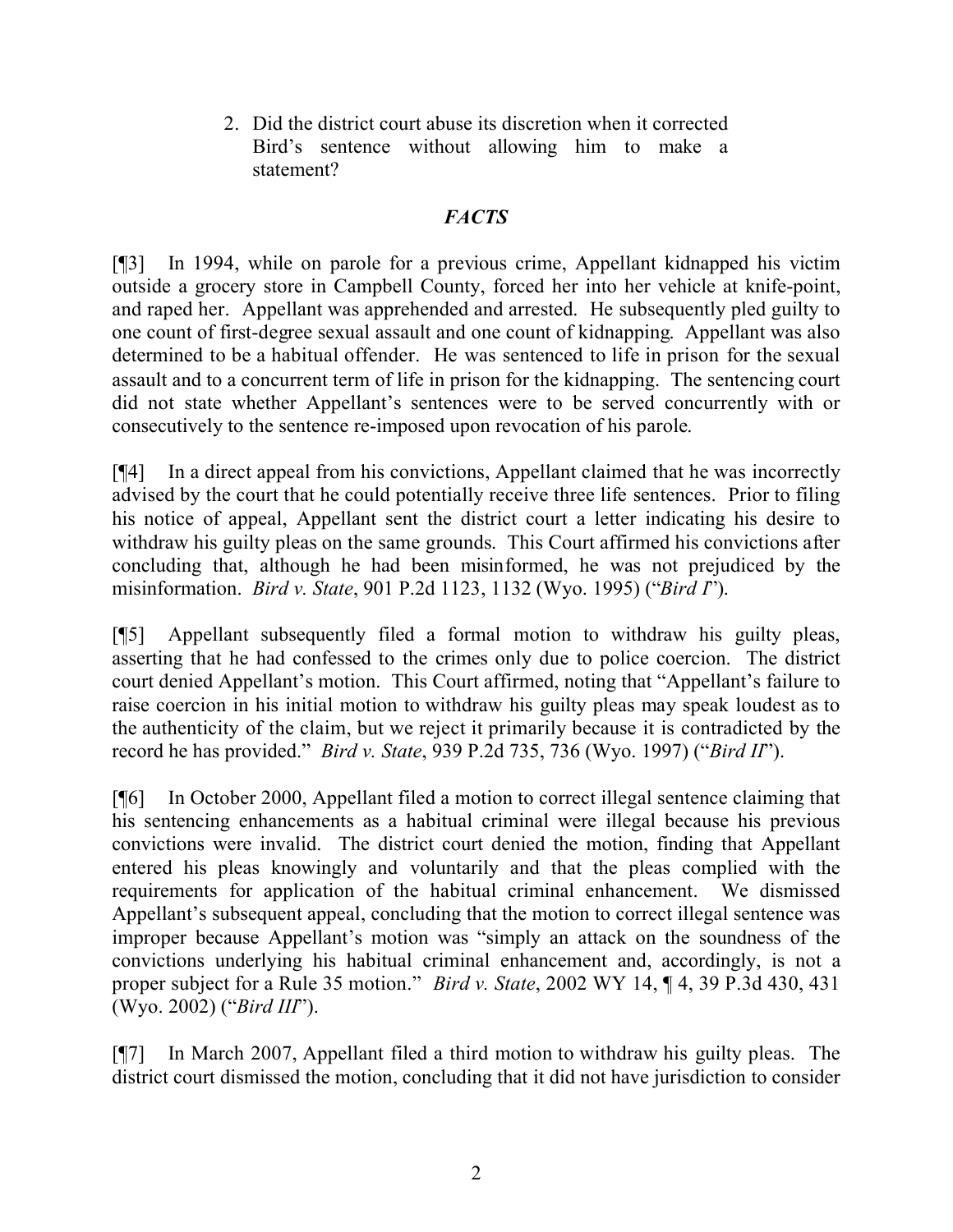the motion. We dismissed Appellant's appeal *sua sponte*. We concluded that "because Appellant did not file his Motion to Withdraw Pleas within the time for taking a direct appeal from the Judgment and Sentence or while a direct appeal from the Judgment and Sentence was pending, the district court correctly ruled that it was without subject matter jurisdiction to entertain Appellant's Motion to Withdraw Pleas."

[¶8] The present case was initiated on October 22, 2014, when Appellant, acting *pro se*, filed a second motion to correct illegal sentence. He claimed that his sentence is illegal because (1) the court erred by failing to address whether his sentence was to run concurrently with or consecutively to the sentence for which he was on parole at the time of his convictions, (2) the court failed to award credit for time served in presentence confinement, (3) the court erred in assessing \$50.00 in victim's compensation for the habitual criminal conviction, (4) the habitual criminal penalty enhancement is unconstitutional, and (5) the court failed to make a finding that Appellant had the ability to pay the victim's compensation surcharge. The district court, without holding a hearing, granted the motion in part and denied the motion in part. The court awarded Appellant 37 days of credit for presentence confinement. The court denied the remainder of Appellant's claims. This appeal followed.

## *STANDARD OF REVIEW*

[¶9] We apply the following standard of review to claims that a criminal sentence is illegal:

> Sentencing decisions are normally within the discretion of the trial court. *Bitz v. State*, 2003 WY 140, ¶ 7, 78 P.3d 257, 259 (Wyo. 2003). "Such discretion is limited, however, inasmuch as a court may not enter an illegal sentence. A sentence is illegal if it violates the constitution or other law." *In re CT*, 2006 WY 101, ¶ 8, 140 P.3d 643, 646 (Wyo. 2006) (internal case citation omitted). Whether a sentence is illegal is a question of law, which we review *de novo*. *Manes v. State*, 2007 WY 6, ¶ 7, 150 P.3d 179, 181 (Wyo. 2007).

*Endris v. State*, 2010 WY 73, ¶ 13, 233 P.3d 578, 581 (Wyo. 2010) (quoting *Jackson v. State*, 2009 WY 82, ¶ 6, 209 P.3d 897, 898-99 (Wyo. 2009)). Whether a claim is barred by *res judicata* is also a question of law, reviewed *de novo*. *Ferguson v. State*, 2013 WY 117, ¶ 8, 309 P.3d 831, 833 (Wyo. 2013).

### *DISCUSSION*

[¶10] The doctrine of *res judicata* bars litigation of issues that were or could have been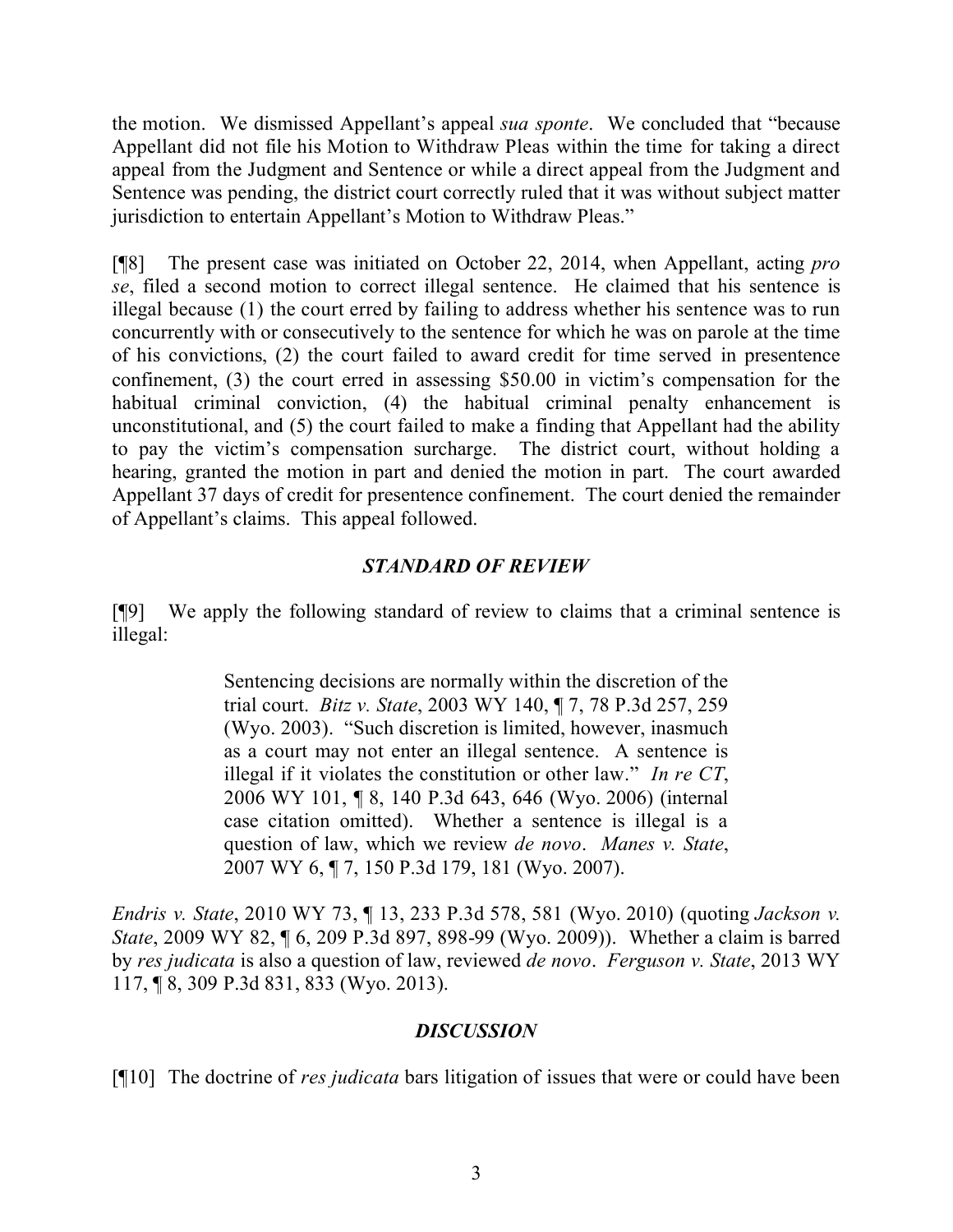determined in a prior proceeding. *Dax v. State*, 2012 WY 40, ¶ 9, 272 P.3d 319, 321 (Wyo. 2012).Four factors are examined to determine whether *res judicata* applies: (1) identity in parties; (2) identity in subject matter; (3) the issues are the same and relate to the subject matter; and (4) the capacities of the persons are identical in reference to both the subject matter and the issues between them. *Id.* Courts can correct illegal sentences under W.R.Cr.P. 35(a) at any time, but the bases for correcting the sentence remain subject to *res judicata*. *Id.*, ¶¶ 9-10, 272 P.3d at 321. If a party fails to show good cause why an issue was not raised at an earlier opportunity, the court may decline to consider the issue. *Hamill v. State*, 948 P.2d 1356, 1358 (Wyo. 1997).

## **Issue 1: Concurrent or Consecutive Nature of Sentences**

[¶11] In his first issue, Appellant claims that his sentence is illegal because the sentencing court did not state whether he was to serve his life sentences concurrently with or consecutively to the sentence imposed upon revocation of his parole. Appellant acknowledges that, when a court is silent on the concurrent or consecutive nature of a sentence, there is a presumption that the sentences are consecutive. *Apodaca v. State*, 891 P.2d 83, 85 (Wyo. 1995); *Pearson v. State*, 866 P.2d 1297, 1299 (Wyo. 1994); *Loper v. Shillinger*, 772 P.2d 552, 553 (Wyo. 1989). Relying on *Jones v. State*, 2003 WY 154, 79 P.3d 1021 (Wyo. 2003), however, he contends that his sentence is illegal because the sentencing court impermissibly delegated to the Wyoming Department of Corrections the decision as to whether his sentences would be served concurrently with or consecutively to the sentence imposed upon revocation of his parole. We do not agree.

[¶12] In *Jones,* the district court determined that the issue as to whether the appellant's sentence would be served concurrently or consecutively would be decided by the parole board. The district court stated that "If the parole board revokes your parole and give[s] you a sentence, they will have to say whether that should be concurrent or consecutive with this one." *Id.*,  $\[\, 5, 79 \, \text{P} \cdot 3\ \text{d}$  at 1023. Consequently, we held that the record did not support a determination that the sentences at issue were presumed to be consecutive. *Id.*, ¶ 16, 79 P.3d at 1027. Unlike in *Jones*, there is nothing in the record in the present case to indicate that the district court did not intend to rely on the presumption of consecutive sentences. Accordingly, Appellant's reliance on *Jones* is misplaced.

[¶13] Appellant also contends that his sentence violates the mandate, set forth in our recent decisions in *Coy v. State*, 2014 WY 49, ¶ 19, 322 P.3d 821, 826 (Wyo. 2014) and *Cothren v. State*, 2013 WY 125, ¶ 36, 310 P.3d 908, 918 (Wyo. 2013) that "a prisoner is entitled to serve his sentence in one continuous 'stretch,' and that he cannot be required to serve it in installments unless the interruption was due to escape, a parole violation, or some other fault on his part." Again, we find no merit in Appellant's claim. Any interruption in Appellant's sentence was due solely to his parole violation. Accordingly, his sentence does not run afoul of the rule set forth in *Cothren* and *Coy*.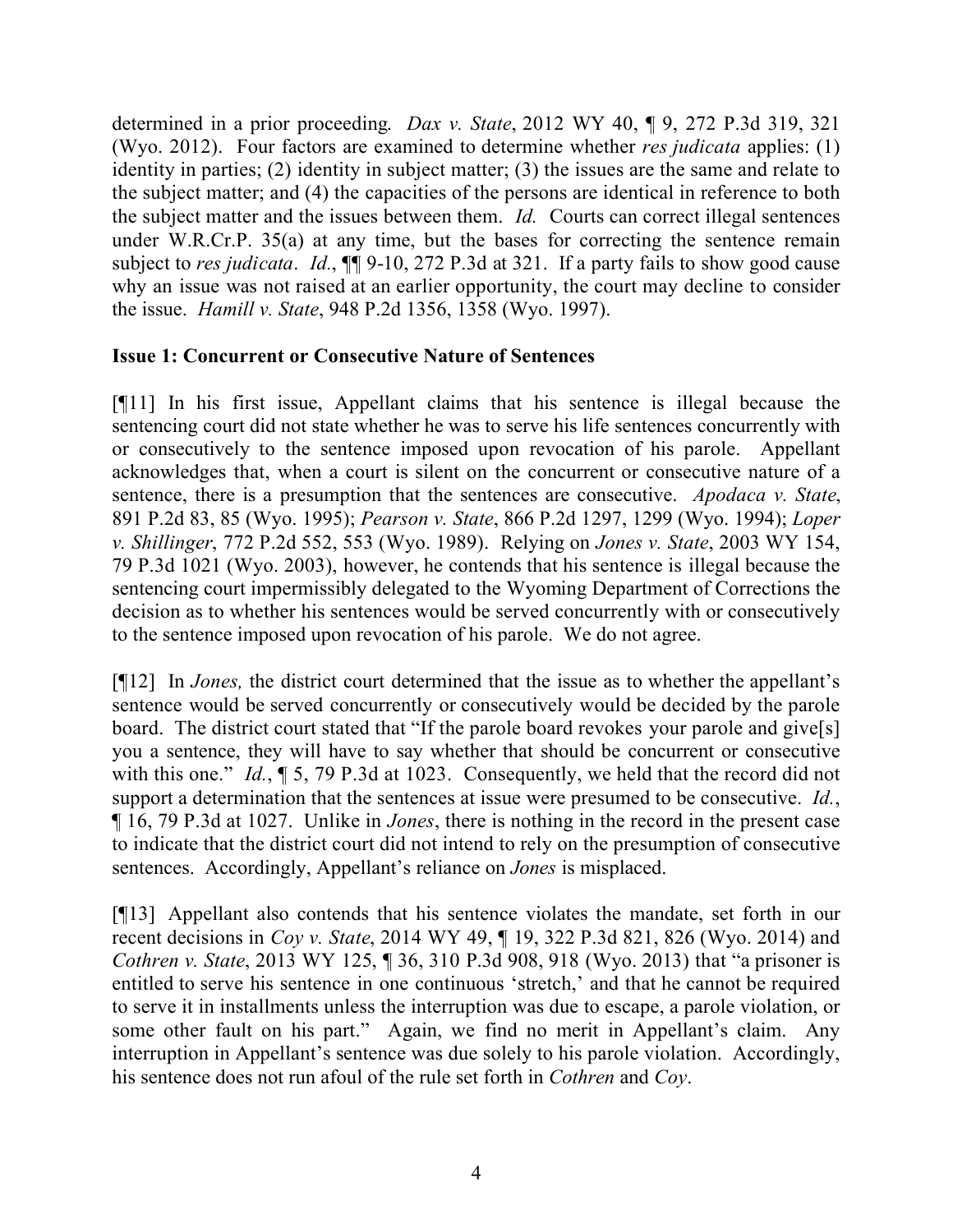[¶14] In any case, however, Appellant could have raised this issue in his direct appeal. He has made no attempt to demonstrate good cause as to why he did not do so. As a result, Appellant's claim is barred by the doctrine of *res judicata*.

## **Issue 2: Credit for Presentence Confinement**

[¶15] In his second issue, Appellant contends that the district court failed to award sufficient credit for his presentence confinement against Appellant's life sentences. The district court awarded 37 days of credit. A defendant who is serving a life sentence, however, is not entitled to credit for presentence confinement. *Weldon v. State*, 800 P.2d 513, 514 (Wyo. 1990). The district court's award of credit ultimately has no effect on Appellant's sentence. In any event, however, Appellant could have raised this issue in his direct appeal, and has failed to demonstrate good cause as to why he did not raise this claim previously. As a result, Appellant's claim is barred by *res judicata*.

## **Issue 3: Constitutionality of Wyoming's Habitual Offender Statute**

[¶16] Appellant's third issue is presented as a challenge to the constitutionality of Wyo. Stat. Ann. § 6-10-201 (LexisNexis 2015), Wyoming's habitual offender statute. He claims the sentencing court impermissibly imposed a \$50.00 victim's compensation surcharge as a result of his status as a habitual offender. According to Appellant, the imposition of the victim's compensation surcharge violates constitutional prohibitions against double jeopardy and the enactment of *ex post facto* laws.

[¶17] We previously addressed, and rejected, Appellant's challenge to the surcharge in *Bird II*, 939 P.2d at 739. In that case, we concluded "The surcharge, neither exceeding that authorized by statute nor otherwise contrary to law or constitution, is legal and is affirmed." *Id.* Appellant provides no reason for his failure to raise his claims relating to the constitutionality of the surcharge in that appeal. Accordingly, as with the issues discussed above, Appellant's claim is barred by *res judicata*.

# **Issue 4: Appellant's Ability to Pay Victim's Compensation Surcharge**

[¶18] Appellant next contends the sentencing court erred in failing to make a finding as to whether he was able to pay the victim's compensation surcharge. In his motion to correct illegal sentence, Appellant stated that he had "paid the total victim's compensation surcharge assessment of \$150.00 in this matter." As a result, the district court found that this issue is moot. We are inclined to agree with the district court. In any event, however, Appellant could have raised this issue in his direct appeal or in his subsequent motion to correct illegal sentence. Appellant has not provided good cause as to why he did not raise this issue previously. As a result, we conclude that Appellant's